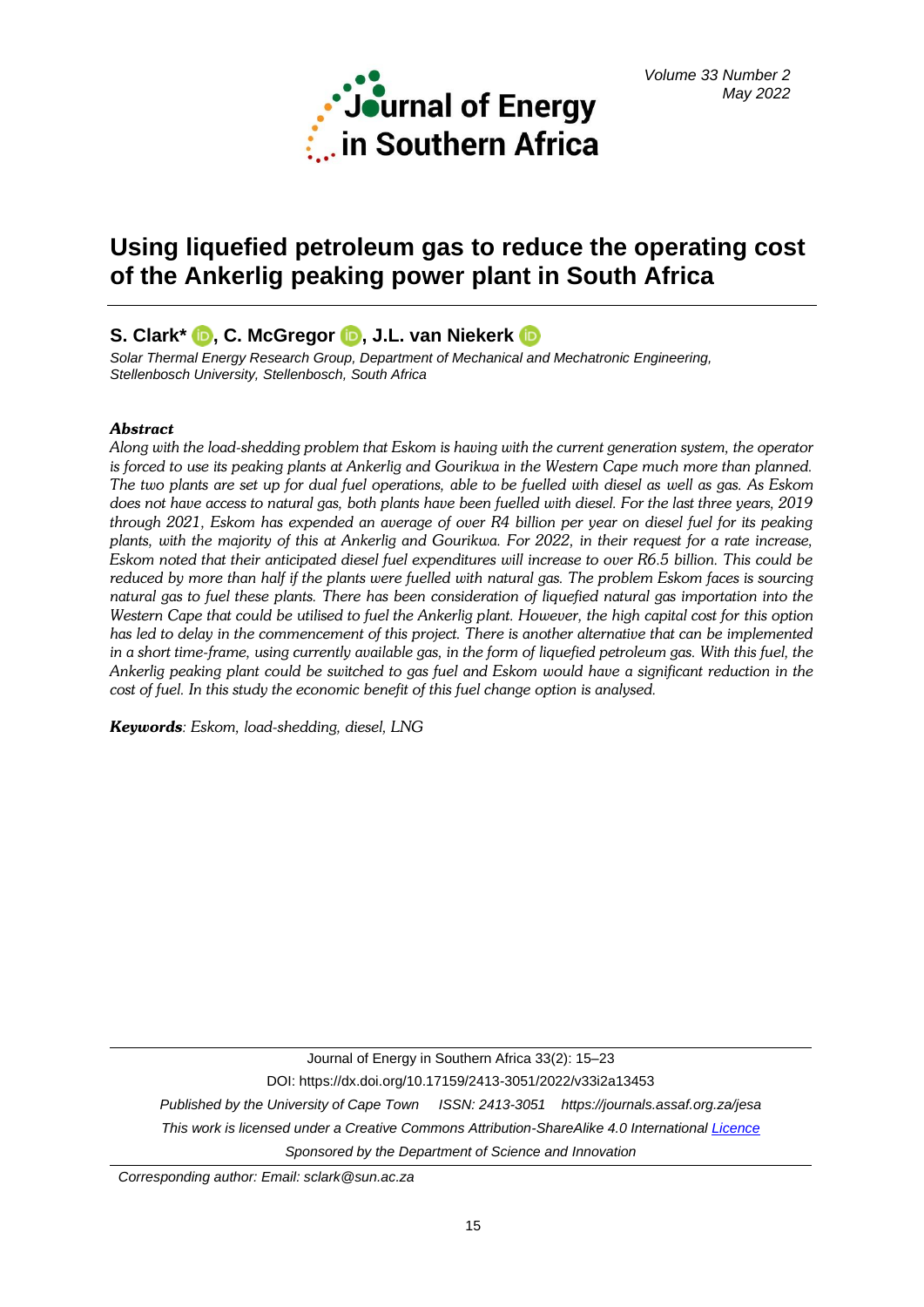# **Introduction**

Commencing in 2010, the South African government, through the Department of Energy (now the Department of Mineral Resources and Energy), developed a national long-term forecast and plan for electricity production. The process used was the development of an Integrated Resource Plan (IRP) (DoE, 2011). Recognising that the conditions assumed in the IRP process can change, the plan was for the IRP to be a living document that is updated periodically. Updates to the IRP were prepared in 2013, 2016 and 2018 (DoE, 2018).

In the 2018 IRP, it was assumed that the shortterm needs of the system were well provided for and no new generation capacity was needed until later in the coming decade. Eskom believed it was well on its way to improving the availability of its base load plants and was in the process of commissioning two new plants, Medupi and Kisule, which would add almost 20% of new capacity. It stated that 'Committed REIPPP [Renewable Independent Power Producer Programme] (including the 27 signed projects) and Eskom capacity rollout ending with the last unit of Kusile in 2022 will provide more than sufficient capacity to cover the projected demand and decommissioning of plants up to around 2025' (DoE, 2018). The 2018 update to the IRP was issued for comment in September 2018. Almost before the 2018 IRP was finalised, Eskom found significant problems with the new coal plants and performance challenges with the existing plants (DoE, 2019a). These problems led to load-shedding in late 2018. Unfortunately, the problems increased in 2019 and so did load shedding. This resulted in level 6 load-shedding for the first time, in December 2019, with Eskom shedding over 6 GW of demand. While the reduced electricity demand during the Covid pandemic reduced load-shedding in 2020, load-shedding returned once normal demand was restored. This generation shortfall has also led to an extensive use of the dispatchable generation and high diesel consumption.

The short-to-medium-term problems found with the 2018 update of the IRP led to another IRP update in 2019, just a few months after the 2018 IRP was released. As detailed in the 2019 IRP, the short-term problems will be challenging to resolve, and load-shedding will be around for some years, with new generation capacity taking at least three years to construct (DoE, 2019). In addition to significant load-shedding due to the shortage of baseload generation, Eskom has been using its peaking generation facilities much more than it had planned. These plants are fuelled with diesel fuel. Eskom has forecast in its 2021 integrated report that it had generated an average of over 1300 GWh of power from their peaking plants for the last three

years, which necessitated spending over R4 billion on diesel fuel each year (Eskom, 2021). Eskom forecasts that, with the increased price of diesel, the expenditure for diesel fuel for these plants will increase to over R6.5 billion for 2022 (Creamer, 2022).

The two peaking plants, Ankerlig and Gourikwa, are dual fuel plants and could be converted to gas fuel if it was available (Eskom, 2014a). As gas is significantly less expensive on an energy basis (per GJ), Eskom and the government would like to make this change (Western Cape Government, 2021). However, they do not have access to gas. With minimal available local gas production, gas importation would be required. The assumption throughout the development of the various IRPs was that this gas would be provided through importing liquefied natural gas (LNG) (DoE, 2011, 2018). This has proven to be economically challenging, due to the high upfront cost of importation facilities. Liquefied petroleum gas (LPG) is another option for diesel replacement for the peaking plants. It might not fully capture the cost advantage of LNG, but is a hydrocarbon gas and, much like natural gas, is a suitable fuel for gas turbine usage and would provide much of the benefit. In their product brochures, Siemens confirms that their V94.2 turbines, as used in Ankerlig and Gourikwa, can utilise LPG fuel (Siemens, 2020). LPG is currently being imported into Saldanha Bay, has advantages of storage and transport much like diesel and is much less expensive than diesel as will be detailed in the following section on fuel costs. This is a solution that could be implemented in a short time frame.

# **Fuel costs**

The major issue for diesel is its cost. Table 1, derived from the Eskom 2021 Integrated Report and the Eskom 2022 request for fare increase, shows the cost for diesel fuel that Eskom has expended from 2019 through 2021 and anticipates to expend in the coming year (Eskom, 2012; 2014b; 2016; 2018; 2019; 2020; 2021). To estimate the likely requirement for peaking plant usage going forward, Eskom Integrated Reports since 2011 were reviewed. As shown in Figure 1, Eskom has reported generation from its peaking plants ranging from 29 GWh to over 3 700 GWh per year. This has averaged 1 655 GWh annually for the eleven-year period. The average annual fuel cost has been R4 400 million, which is close to that from the last three years. This would imply that the current usage of the peaking plants is consistent with their use over the last decade and likely to continue into the coming years. Increased utilisation of variable renewable generation will also lead to continued usage of these peaking plants for dispatchable power (Clark, et.al, 2020).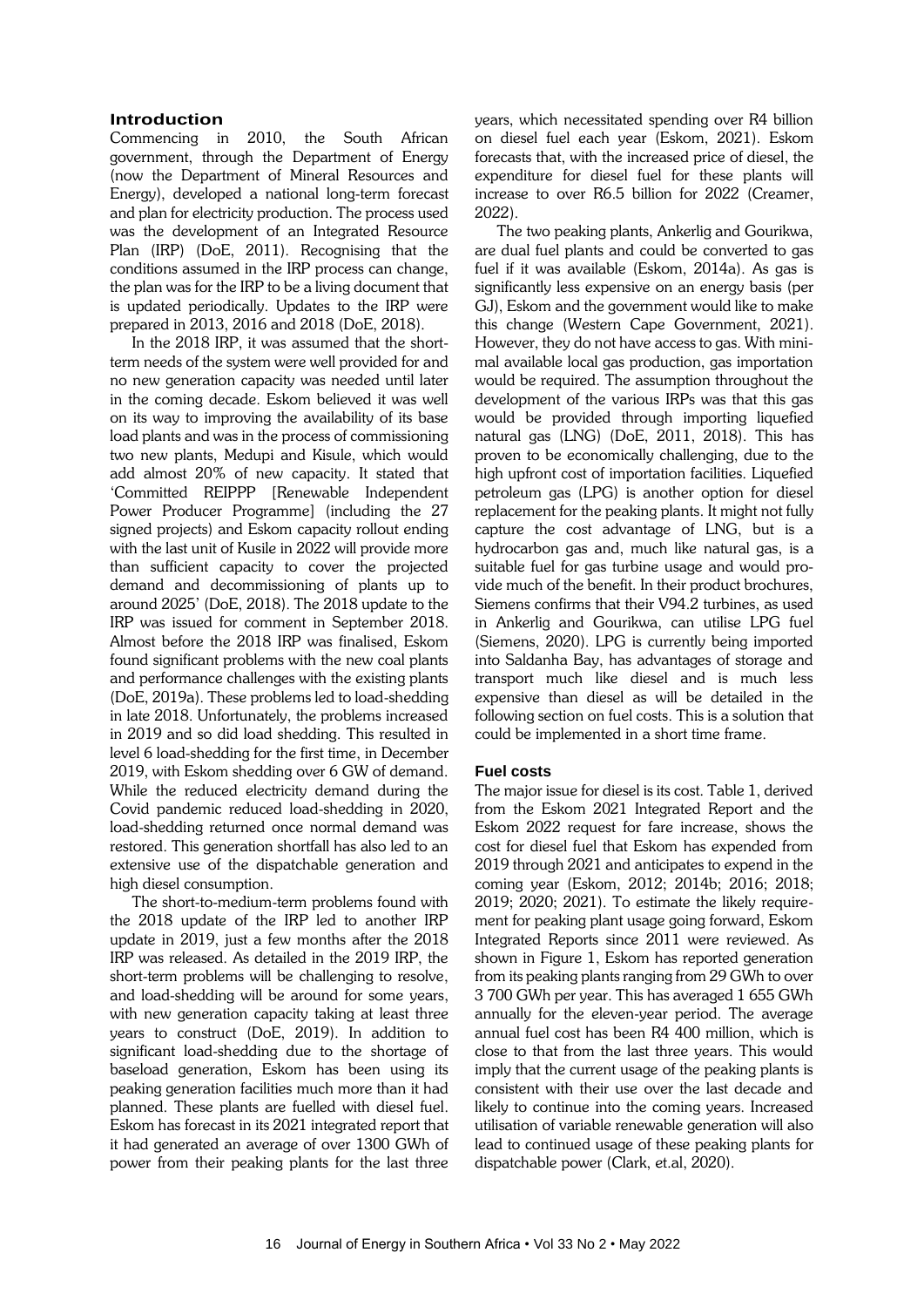|                         | 2019  | 2020    | 2021    | 2022 est. |
|-------------------------|-------|---------|---------|-----------|
| Generation (GWh)        | 1 202 | 1 328   | 1 457   | 1 478     |
| Diesel cost (R million) | 3768  | 4 3 0 3 | 4 0 5 7 | 6 500     |
| Fuel cost (R per kWh)   | 3.13  | 3.24    | 2.80    | 4.40      |

**Table 1: Eskom fuel costs, 2019–2022 (Eskom, 2021; Creamer, 2022).**



**Figure 1: Eskom dispatchable generation, 2011–2021 (Eskom, 2012; 2014b; 2016; 2018; 2020; 2021).**

While a change to LPG from diesel would reduce the  $CO<sub>2</sub>$  emissions from this generation the most significant advantage is lower cost. For the last three years the retail price of diesel fuel in South Africa has averaged approximately R14 per litre, or R377 per GJ (DMRE, 2020). Assuming a usage of 10 000 GJ per GWh of power generation, as noted by the US Energy Information Agency (US EIA, n.d.), this implies a fuel cost for diesel generation of R3.8 per kWh. For 2022, increased international oil prices have increased the local retail price of diesel to over R20 per litre. This would give a cost of over R5.5 per kWh. As shown in Table 1, Eskom pays approximately 80% of the NERSA stated retail price, which in January 2022 was R17.24 per litre (DMRE, 2020).

The current (January 2022) South African government-regulated refinery gate price for LPG is just under R8.3 per litre (DMRE, 2020). LPG contains approximately 26 MJ per litre, so this converts to R320 per GJ. Using this fuel price for power generation would imply a fuel cost of R3.2 per kWh. Using this price comparison, this would indicate that a conversion from diesel fuel to LPG would reduce the fuel cost by over 40%.

These prices are a snapshot of prices at the current time and do not indicate the long-term price relationship between the cost of the two fuels. To estimate the long-term cost implication of changing to LPG from diesel, we have reviewed several price relationships that might provide insight.

Delphos Engineering conducted the 2019 analysis for the Western Cape government for the feasibility of an LNG importation facility at Saldanha Bay. Besides looking at the cost of imported LNG, which was their focus, in their report they compared the costs of diesel and LPG fuels for the Ankerlig plant. They forecast that LPG delivered to the Ankerlig plant would remain at approximately 50% of the price of diesel on an energy basis going forward (Delphos International Ltd., 2019).

Another comparison, that might be more valid, is the international posted prices for the two fuels. Both diesel and LPG are internationally marketed and have price references. The two international major oil marker prices are West Texas Intermediate and Brent Crude (DailyFX, 2022). South Africa diesel pricing is based on Brent pricing (Gwegwe, 2021). For diesel, the price is the price of oil plus processing and transportation. This works out to a diesel price approximately 15% above the marker oil price. LPG pricing is not directly related to oil or natural gas pricing but is affected by a combination of the two. As in oil pricing there are two main marker prices, Mount Belvieu price in the USA and Saudi LPG pricing (Allen Consulting, 2009). As most markets can be supplied from either source, the two generally move together and result in similar delivered prices. For South Africa, both prices are utilised, with Sunfire, which operates a Saldanha Bay LPG facility, quoting Saudi prices and Bidvest, which operates the Richards Bay LPG facility, utilis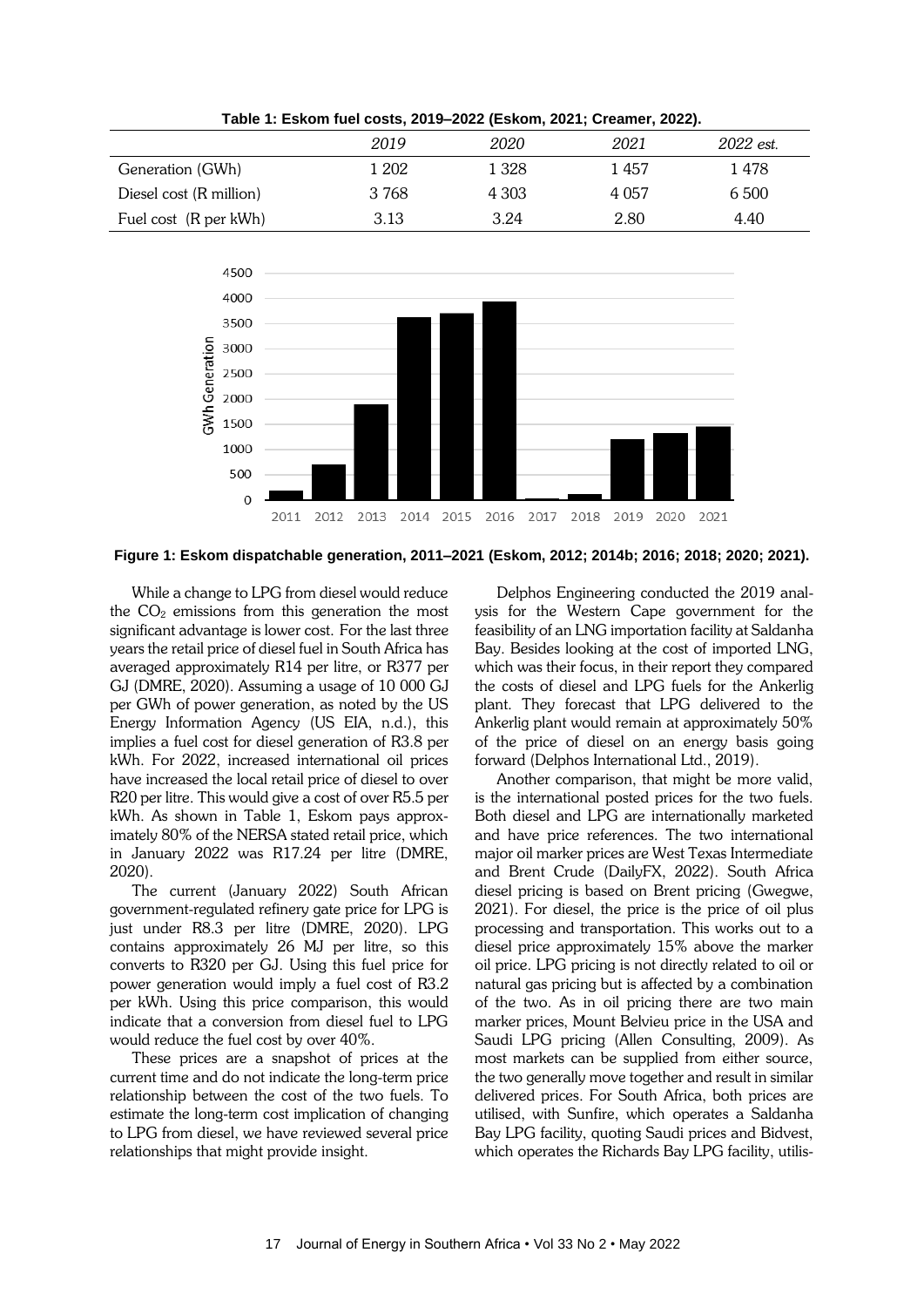ing LPG sourced from the USA (Bidvest, 2020; MOGs, 2020). New regulations on LPG drafted by the DMRE propose tying the price of LPG in South Africa to the Saudi contract price (DMRE, 2021).

As noted above, one of the internationally accepted market prices for LPG is the price at Mount Belvieu, which is the price at a major storage point near Houston, Texas. The US Gulf Coast is one of the major sources for international supplies of LPG. It is also the source of significant volumes of diesel production. The US Energy Information Agency (US EIA) publishes prices for both products at this location. With these figures, it is possible to observe how the prices for the two products have related over time. For this analysis, we have converted the reference prices from prices per gallon to prices per GJ to put them on the same energy basis. Figure 2 shows the daily market prices in GJ for the two products over the last fifteen years, and the ratio of the prices (US EIA, 2022) . As can be seen from this information, over this period, diesel prices have ranged from below USD 4 per GJ to above USD 28 and LPG prices have ranged from below USD 2 to USD 20. Over this period, LPG has ranged between 20% and 80% of the price of diesel on a GJ basis, with an average of 63%. From 2019 through 2021, the average ratio has been 60%.

#### **Greenhouse gas emissions**

Diesel fuel is convenient, but as noted above it is expensive. It is readily available in South Africa and, since it is a liquid, it can be easily transported and stored. It can also be used in internal combustion engines as well as dual fuel gas turbines. It is less polluting than coal, with lower sulphur dioxide, nitric oxide and particulate emissions, as well as less  $CO<sub>2</sub>$ emissions during combustion, making it a cleaner option than coal-fuelled generation (US EPA, 2013). However, it still has significant pollution and CO<sup>2</sup> production, so it is not a preferred fuel.

LPG is an alternative fuel that is also currently available in South Africa. Unlike methane, which is the major component of natural gas, LPG itself is not considered to be a greenhouse gas. Methane has a lower specific gravity than air and any leaked methane will accumulate in the upper atmosphere and is considered to have a higher impact as a greenhouse gas than carbon dioxide emissions (US EPA, 2021). The life span of methane in the atmosphere is in the range of twenty years, compared to centuries for carbon dioxide, but the impact is much higher during that period. The components of LPG, propane and butane, are heavier than air and do not collect in the upper atmosphere. For this reason, they are not classified as greenhouse gases. (Ryskamp, 2017). The  $CO<sub>2</sub>$  production from burning LPG is approximately 85% of that from diesel fuel. It also produces less pollutants than diesel when burned (US EIA, 2017). However, LPG does produce approximately  $15\%$  more  $CO<sub>2</sub>$  during combustion than natural gas (US EIA, 2017).

#### **The proposed Saldanha LNG terminal**

Natural gas sourced by LNG importation is not currently available in South Africa, so the price for this fuel must be inferred from other sources. The major current market for LNG is Japan, so most LNG price comparisons are based on LNG imported into Japan. The recent price for the last few years for LNG into Japan has been in the range of USD 8 per GJ. However, since late 2021 the price has jumped to over USD 35 per GJ due to a gas shortage in Europe and Asia (Investing.com, 2022). Most of the discussion of price for LNG importation has assumed a long-term estimate of USD 10 per GJ (World Bank, 2021; Delphos International Ltd., 2019). This would be 25% less expensive than LPG. However, as noted below, this is the cost of LNG as it arrives at the terminal. The cost of LNG delivered to the power plant will be higher, based on the cost



**Figure 2: Historical comparison of diesel and LPG prices (US EIA, 2022).**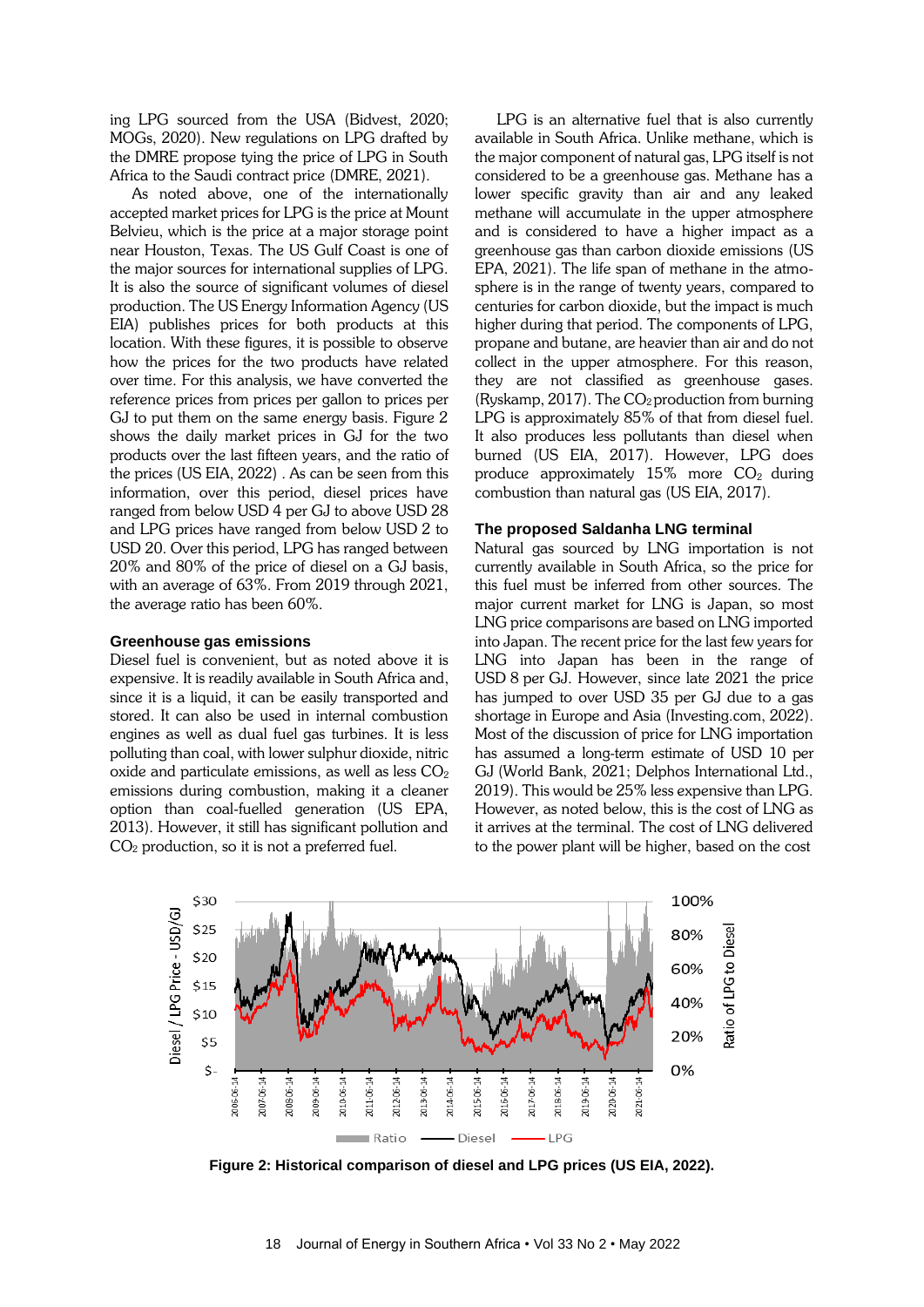of importation and handling. LNG is a liquid only when kept at -162° Centigrade. Therefore, storage and transport of LNG is a more difficult compared to diesel or LPG.

The major challenge for LNG usage, which has been the reason that the Saldanha Bay importation project is still in feasibility analysis, is that the amortisation of the cost of the facilities must be absorbed by the amount of product throughput. The cost of the LNG importation facilities in Saldanha is estimated to be between USD 600 million and USD 1 billion (R8–14 billion) (Delphos International Ltd., 2019). The USD 1 billion capital cost would work out to over USD 70 million dollars per year amortisation, assuming a 25-year life and 5% cost of capital. Ankerlig has used approximately 7 million GJ per year of fuel for the last three years. With this fuel usage and this amortisation cost, the delivered cost of natural gas would be increased by over USD 10 per GJ, to cover the capital cost of the import terminal, giving a delivered gas cost of over USD 20 per GJ. In an ideal situation, where Eskom would correct the issues with its generation system, the likely fuel requirement should decrease, making it more difficult to justify the investment in an LNG importation facility. To have enough throughput volume to bring this amortisation cost to a competitive level has led the project proponents to suggest that Ankerlig be converted to a mid-merit plant (Delphos International Ltd., 2019).

An LNG importation terminal in Saldanha Bay has been a consideration for many years. In 2009, Gigajoule Corp conducted a pre-feasibility study for this project (Visagie, 2013). In 2012, the Western Cape government expressed an interest in building an LNG terminal at Saldanha Bay and conducted another pre-feasibility study (Visagie, 2013). This was followed by several other studies to understand the environmental considerations and the business case for the project. The latest step in the project was a business case feasibility analysis conducted by the US Trade and Development Agency on behalf of the Western Cape government (Delphos International Ltd., 2019). This was completed in 2019.

While the project was conceived to provide gas for commercial and residential users in the Western Cape, as stated in the 2013 study 'The market evaluation of the Cape West Coast region concluded that gas-fired power generation would play an enabling role to the viability of any of the gas importation options evaluated' (Visagie, 2013). In that study and the 2019 study, the assumption was conversion of the Ankerlig plant from its current peaking service with 5% capacity factor to mid-merit usage with 40–50% capacity factor. This change was necessary to provide enough throughput volume to make the project viable.

It is possible that the project might proceed, but the requirement to utilise Ankerlig in mid-merit usage is not consistent with the IRP planning (DoE, 2019). Due to the cost of fuel, using these plants in mid-merit service results in an overall more expensive system than solar and wind-based generation with minimal peaking generation (Wright et al., 2018). In peaking use, the amount of gas that would be needed for the plant is not enough to justify the cost for the terminal. An LPG alternative fuel should be an option worth pursuing. South Africa risks that the LNG facility is never constructed and Eskom continues to rely on expensive diesel as the fuel for these plants.

# **The challenge of dispatchability**

Importing LNG for peaking power usage, as well as any other gas source, has a major challenge of balancing use of the gas for dispatchable power with any other usage. Most industrial gas usage is flat, with the user needing a given amount of gas each day. Dispatchable power generation is the opposite. Very large rates of gas are needed for short periods and the total annual volume is quite small. However, when needed, the high rate must be available rapidly. This could be for several hours per day up to several days continuously in the highest demand period, followed by low usage for most months each year. The expected profile for the long-term requirement of dispatchable energy generation in South Africa was detailed in an analysis from Clark, Van Niekerk and Petrie (2020).

Most gas delivery systems have challenges meeting this demand profile, and the only solution is significant buffer storage. Since LPG is stored as a liquid, it acts more like diesel in this regard and can be dispatched as needed.

# **LPG importation and storage**

LPG is currently imported into Saldanha Bay and no new importation facilities would be needed to bring the required volumes of LPG into the area. The Sunrise Energy importation facility currently contains 5 500 tonnes of LPG storage (MOGs, 2020). Avedia Energy also has an import facility in Saldanha Bay, with 2 200 tonnes of LPG storage (Avedia Energy, 2022). As for all fuels, the challenge remains in the cost-effective storage and delivery of the fuel at high rates for dispatchable usage. Besides being locally available, one advantage of LPG is that it is normally in a liquid phase at ambient temperature under pressure slightly above atmospheric pressure, which is significant for this usage.

There is some question regarding the throughput capacity of the Sunrise and Avedia LPG import facilities in Saldanha Bay and their ability to meet the need for the Ankerlig demand. The issue to be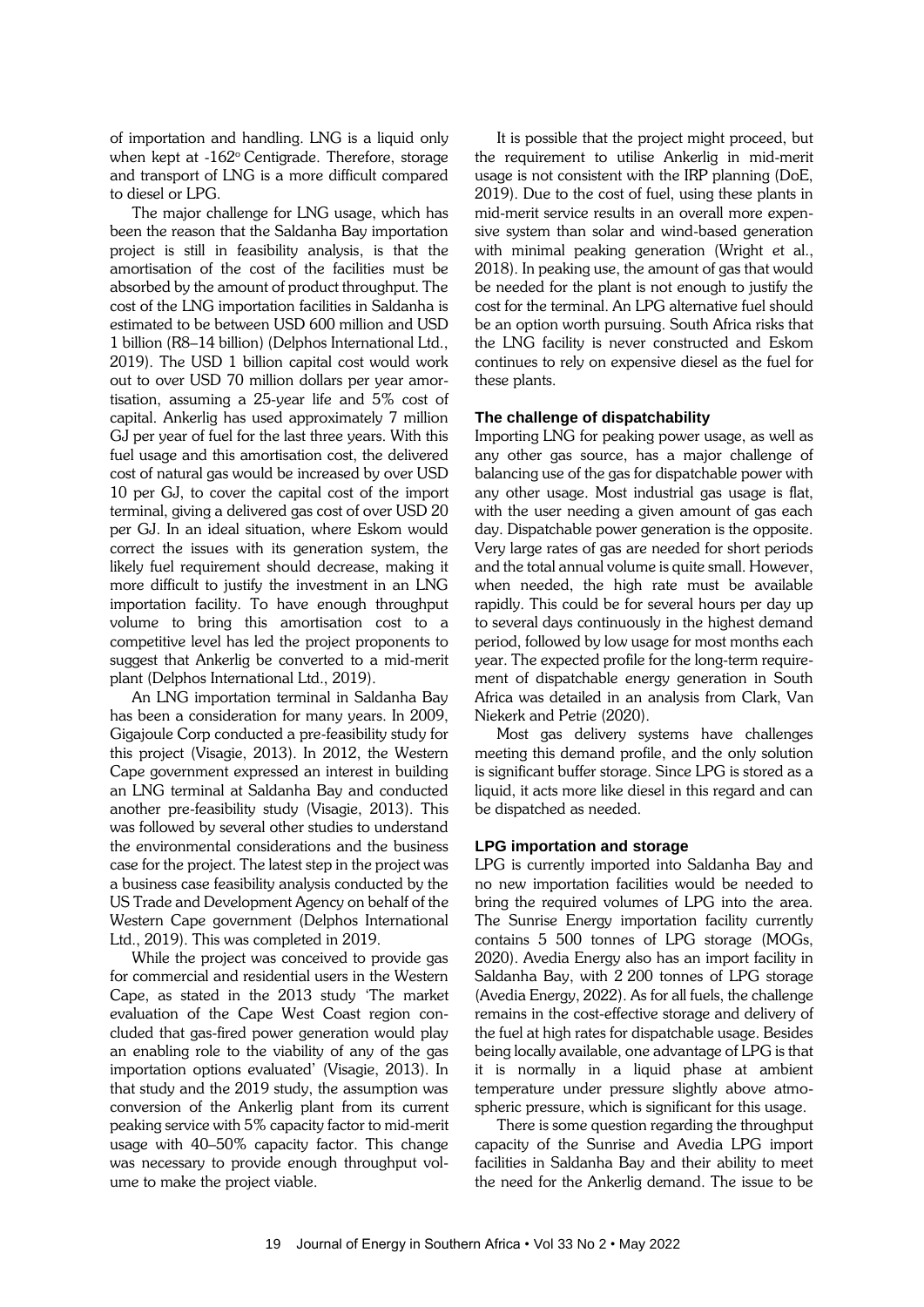determined is the amount of LPG storage that might be required. It would likely be necessary for the facilities to be expanded to provide additional LPG storage. Both Avedia and Sunrise have expressed plans to expand their storage facilities (MOGs, 2020; Avedia Energy, 2022). In addition, LPG fuel storage at Ankerlig would likely be necessary.

In Richards Bay, Bidvest has recently commissioned an LPG storage and delivery project (Bidvest, 2020). The project has four LPG tanks, which will each store  $10\ 000$  m $^3$  (4 x 5 500 tonnes). The cost of the plant was listed as less than R1 billion, as compared to an LNG importation facility approaching USD 1 billion (Delphos International Ltd., 2019; Bidvest, 2020). Bidvest commenced the project in June 2017, broke ground on the facility in June 2018, and commissioned the plant in mid-2020 (Bidvest, 2020). A duplicate of this plant would provide for 40 000  $\mathrm{m}^3$  of LPG storage, or 1 PJ of fuel. Assuming 10 000 GJ per GWh, this stored volume would generate 100 GWh of power. This would be enough to run the 1.3 GW Ankerlig plant for 76 hours, or slightly more than three days; this compares to the current diesel storage at Ankerlig of 32 million litres (Eskom, 2014a), with 1.2 PJ energy. As importation facilities are in place and no pipeline or alternate delivery system investment is required, developing an equivalent LPG storage and delivery system should be the only investment that is required to allow LPG delivery to Ankerlig.

#### **Fuel delivery to Ankerlig**

Import by

The Ankerlig generation plant is approximately 100 km from Saldanha Bay and the Sunrise and Avedia LPG importation facilities. For normal gas or LPG delivery a pipeline would be the lowest-cost means. However, due to the dispatchable generation usage intended from the Ankerlig facility, the delivery facilities would be used for a minimum time each year. For diesel delivery to the Ankerlig plant, Eskom has chosen to have the fuel delivered by truck, avoiding the cost of a pipeline. Each diesel truck delivers approximately 50 000 litres of diesel, or 1 900 GJ of fuel. Thus, at 10 000 GJ per GWh, the 1.3 GW plant requires seven truckloads of diesel per hour of generation. The onsite storage for diesel is 32 million litres or 640 truckloads.

It can be assumed that this same option would likely be considered for LPG delivery to the plant. Each truck can deliver approximately 50 000 litres of LPG fuel or 1 300 GJ. Compared to seven truckloads of diesel, ten truck-loads of LPG would be required to operate the plant per hour of generation. Assuming 5% capacity factor for the plant, this would mean 4 400 truckloads of LPG per year, duplicating the energy storage of the 32 million litres of diesel would require an LPG storage facility equivalent to the Bidvest LPG plant to be constructed at Ankerlig. The schematic of LPG delivery to Ankerlig is shown in Figure 3.

#### **Fuel change economics**

With the information available, it is not possible to perform a definitive breakeven analysis of the change from diesel fuel to LPG for Ankerlig. To make a definitive analysis, it would be necessary to determine the actual LPG price that Eskom would be required to pay. As was shown in Table 1, Eskom has published their current and projected cost for diesel fuel. However, it is not apparent at what price Eskom would be required to pay for LPG. Assuming the international relationship of LPG at 60% of the price of diesel, it is possible to make an economic comparison of the cost savings from the last three years, where actual usage and diesel costs are available.

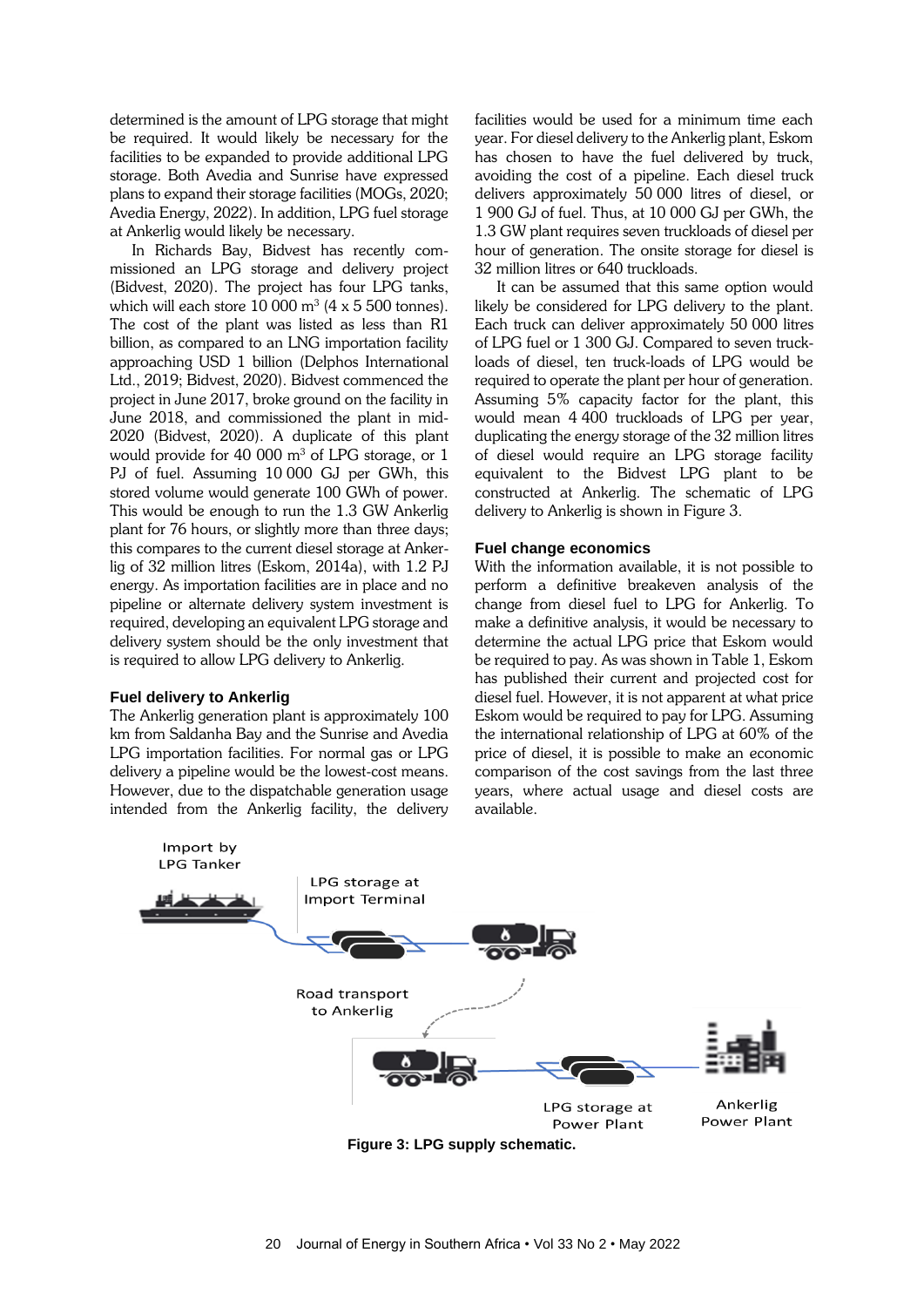**Table 2: Fuel change-out cashflow analysis.**

|                          | 2018    | 2019  | 2020    | 2021    |            |       |
|--------------------------|---------|-------|---------|---------|------------|-------|
| Generation (GWh)         |         | 662   | 732     | 802     | Net cash   | 1 676 |
| Diesel cost (R million)  |         | 2076  | 2 3 7 0 | 2 2 4 5 | NPV@8%     | 1 198 |
| $LPG$ cost $(R$ million) |         | 1 245 | 1 422   | 1 347   | <b>IRR</b> | 70%   |
| Investment / Savings     | $-1000$ | 830   | 948     | 898     |            |       |

For this analysis, it is assumed that the 1.3 GW Ankerlig generation capacity is 55% of the 2.4 GW of dispatchable power that Eskom has used for the last three years. For the fuel change, the assumption is that new LPG facilities would cost R1 billion, as per the investment by Bidvest in their Richards Bay LPG facility. LPG was assumed to be provided to Ankerlig at 60% of the price of diesel each year. It can be seen from this economic analysis, as shown in Table 2, the payout is slightly over one year and the economics over the three-year period is quite impressive, with a rate of return on the investment of 70% in the three-year term. With the Eskom estimated expenditure for diesel fuel for 2022 of R6 500 million, the change at Ankerlig to LPG would have an additional fuel saving of over R1 400 million for the year.

This simple cashflow analysis does not address the sharing of costs and benefits between Eskom and a potential supply partner, but only shows total cashflow. If Eskom was to turn the requirement for investment in the facilities to a supply partner, they would also share in some of the cash benefit. However, with that arrangement, Eskom can enjoy the lower fuel cost without expending its limited capital.

#### **Greenhouse gas emissions**

While the main justification for changing fuel at the generation plant is cost-saving, there is an added benefit of lowering the greenhouse gas emissions from this power generation. For the 2 200 GWh of diesel-fuelled generation from Ankerlig in the last three years, we can estimate that the  $CO<sub>2</sub>$  production was approximately 1.6 million tonnes (US EIA, 2017). Switching to LPG would have reduced this amount by over 15%. LPG also has lower emissions of pollutants and particulate matter than burning diesel, so there would be improvement in this too.

#### **Change to natural gas**

LPG fuel only gets a portion of the improvement in fuel savings that natural gas could potentially give. There is a question of whether this change precludes the change to natural gas. With the minimum investment required to make this fuel change and the quick payout time, this change does not imply that the change to natural gas fuel via LNG importation would not be reasonable, but it means

that the economic advantage is reduced. As noted above, the changeout to LNG would require the development of a gas market in the Western Cape that up to now has not happened. Waiting for this to develop could potentially condemn the Ankerlig facility to use more expensive diesel fuel until some other option can be developed.

# **Business structure**

Given the probability of load-shedding by Eskom continuing for the next several years, this concept should be followed up immediately with all interested parties, which should include potential investors, Eskom as the customer, and the government as the coordinating party. This could be conducted like the REIPPP projects, where companies can bid on the supply of LPG fuel to the Eskom Ankerlig plant, which can be done on a capacity plus usage payment or a simple competitive supply arrangement. This fuel change-over should not require any investment on the part of Eskom nor government guarantee to take the risk out of the project. Outside investors, like Sunrise, Avedia, Bidvest or others, would likely be interested in building the required infrastructure, with a suitable fuel supply agreement for Ankerlig.

#### **Conclusions**

- The current situation with the South African grid indicates that the diesel peaking plants will continue to be used at a reasonably high levels for the coming years.
- Diesel fuel costs will remain a major burden on Eskom finances.
- Switching out the diesel at Ankerlig to LPG fuel can significantly reduce this cost, with a low-risk, low-capital cost project.
- This fuel change would be feasible, with no cost to Eskom, as it can be done as a service provided by a private company.
- The fuel change out should have a quick payback with long lasting benefits, even when load-shedding is resolved. This change should be pursued as a matter of urgency to reduce the burden on Eskom from the current cost of diesel.
- The fuel changeout will also improve greenhouse gas emissions.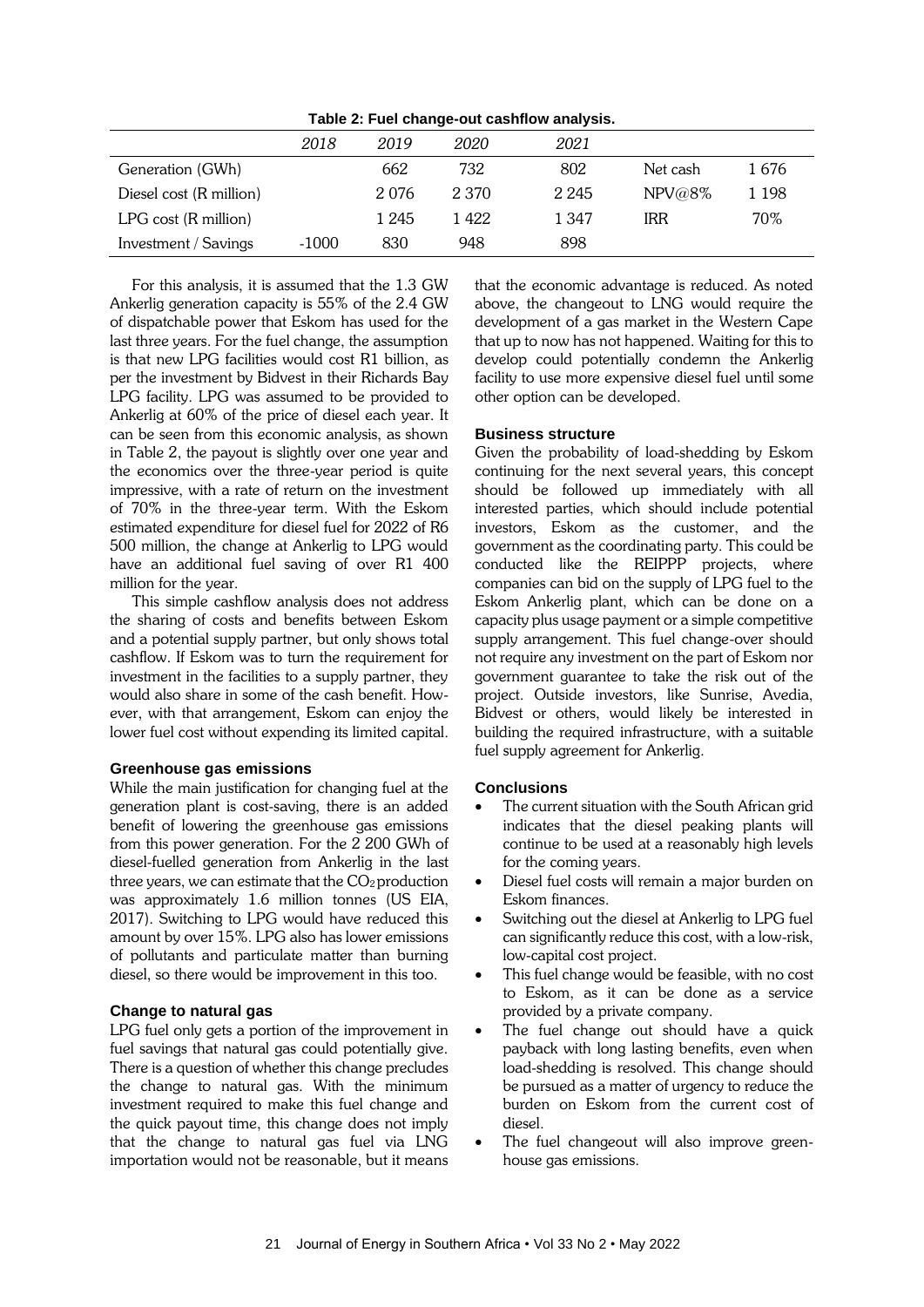#### **Author contributions**

*S. Clark:* Formulation and execution of research, data analysis and write-up.

*C. McGregor, J. van Niekerk:* Research formulation and supervision.

# **References**

Allen Consulting. 2009. Review of the appropriateness of the current LPG international benchmark in the setting of domestic LPG prices. Available: https://www.accc.gov.au/system/files/Review of the appropriateness of the current LPG international benchmark in the setting of domestic LPG prices - October 2009.pdf.

Avedia Energy. 2022. Avedia Energy. Available: https://avediaenergy.com/.

- Bidvest. 2020. LPG and the Mounded LPG Facility Mounded LPG Facility fast facts. Available: https://www.bidvest.co.za/bidvest-tank-terminals/about-Mounded-LPG-Facility.php [2020, September 20].
- Clark, S., Van Niekerk, J. & Petrie, J. 2020. The Use of Natural Gas to Facilitate the Transition to Renewable Electric Power Generation in South Africa. Stellenbosch University. Available: https://scholar.sun.ac.za/handle/10019.1/109312.
- Creamer, T. 2022. Eskom seeks to show prudency of running diesel plants as its pegs cost of load-shedding at R9.53/kWh. *Engineering News*. Available: https://www.engineeringnews.co.za/article/eskom-seeks-to-showprudency-of-running-diesel-plants-as-its-pegs-cost-of-load-shedding-at-r953kwh-2022-01-20.
- DailyFX. 2022. Crude Oil Prices. Available: https://www.dailyfx.com/crude-oil.
- Delphos International Ltd. 2019. Feasibility Study for the Western Cape Integrated Liquefied Natural Gas Importation and Gas-to-Power Project. Cape Town. Available: https://www.westerncape.gov.za/110green/download-lngfeasibility-study.
- Eskom. 2012. Integrated Report for the year ending 31 March 2012. Available: www.eskom.co.za/IR2012/027.html.

Eskom. 2014a. Ankerlig and Gourikwa gas turbine power stations. Available:

https://www.eskom.co.za/sites/heritage/Pages/ANKERLIG-AND-GOURIKWA.aspx [2020, September 20].

- Eskom. 2014b. Integrated Results for the year ending 31 March 2014. Available: https://www.eskom.co.za/wpcontent/uploads/2022/01/full-integrated2014.pdf.
- Eskom. 2016. Integrated Report for the year ending 31 March 2016. Available: https://www.eskom.co.za/wpcontent/uploads/2021/02/Eskom\_integrated\_report\_2016.pdf.
- Eskom. 2018. Integrated Report for the year ending 31 March 2018. Available: www.eskom.co.za/IR2018.

Eskom. 2019. Integrated report for the year ending 2019. Available:

- https://www.eskom.co.za/IR2019/Documents/Eskom\_2019\_integrated\_report.pdf.
- Eskom. 2020. Integrated Report of the year ending 31 March 2020. Available:
- https://www.eskom.co.za/IR2020/Documents /Eskom 2020 integrated report.pdf.
- Eskom. 2021. Intergrated Report for the year ending 31 March 2021. Available: https://www.eskom.co.za/wpcontent/uploads/2021/08/2021IntegratedReport.pdf.
- Gwegwe, S. 2021. Petrol and diesel price: Fuel costs go up for November. *The South African*. (November). Available: https://www.thesouthafrican.com/news/petrol-and-diesel-price-increase-november-south-africa/.

Investing.com. 2022. LNG Japan/Korea Marker PLATTS Future Historical Prices. Available:

- https://www.investing.com/commodities/lng-japan-korea-marker-platts-futures-historical-data [2022, January 23]. MOGs. 2020. Sunrise Energy LPG Terminal. Available: https://mogs.co.za/oil-gas-services/operations/sunrise-energy/
- [2020, September 20].
- Ryskamp, R. 2017. Emissions and Performance of Liquefied Petroleum Gas as a Transportation Fuel: A Review. Available: https://auto-gas.net/wp-content/uploads/2019/11/2017-WLPGA-Literature-Review.pdf.
- DMRE [Department of Mineral Resources and Energy] 2021. Published for public comments: Draft Liquefied Petroleum Gas Rollout Strategy, Available: http://www.energy.gov.za/files/policies/Gazette44384-for-comments-Draft-LPG-rollout-strategy.pdf.
- DMRE. 2020. Breakdown of petrol, diesel and paraffin prices as of 05 February 2020. Available: http://www.energy.gov.za/files/esources/petroleum/February2020/Breakdown-of-Prices.pdf.
- DoE.[Department of Energy] 2011. Integrated Resource Plan for Electricity 2010-2030. DOI: 10.1016/j.wneu.2010.05.012.
- DoE. 2018. Integrated Resource Plan for South Africa (2018). Available: http://www.energy.gov.za/IRP/irp-updatedraft-report2018/IRP-Update-2018-Draft-for-Comments.pdf.
- DoE. 2019. Integrated Resource Plan for South Africa (2019). SouthAfrica. Available: http://www.energy.gov.za/files/docs/IRP 2019.pdf.
- US EIA [US Energy Information Agency]. 2017. How much carbon dioxide is produced when different fuels are burned? Available: https://www.eia.gov/tools/faqs/faq.php?id=73&t=11 [2020, September 20].